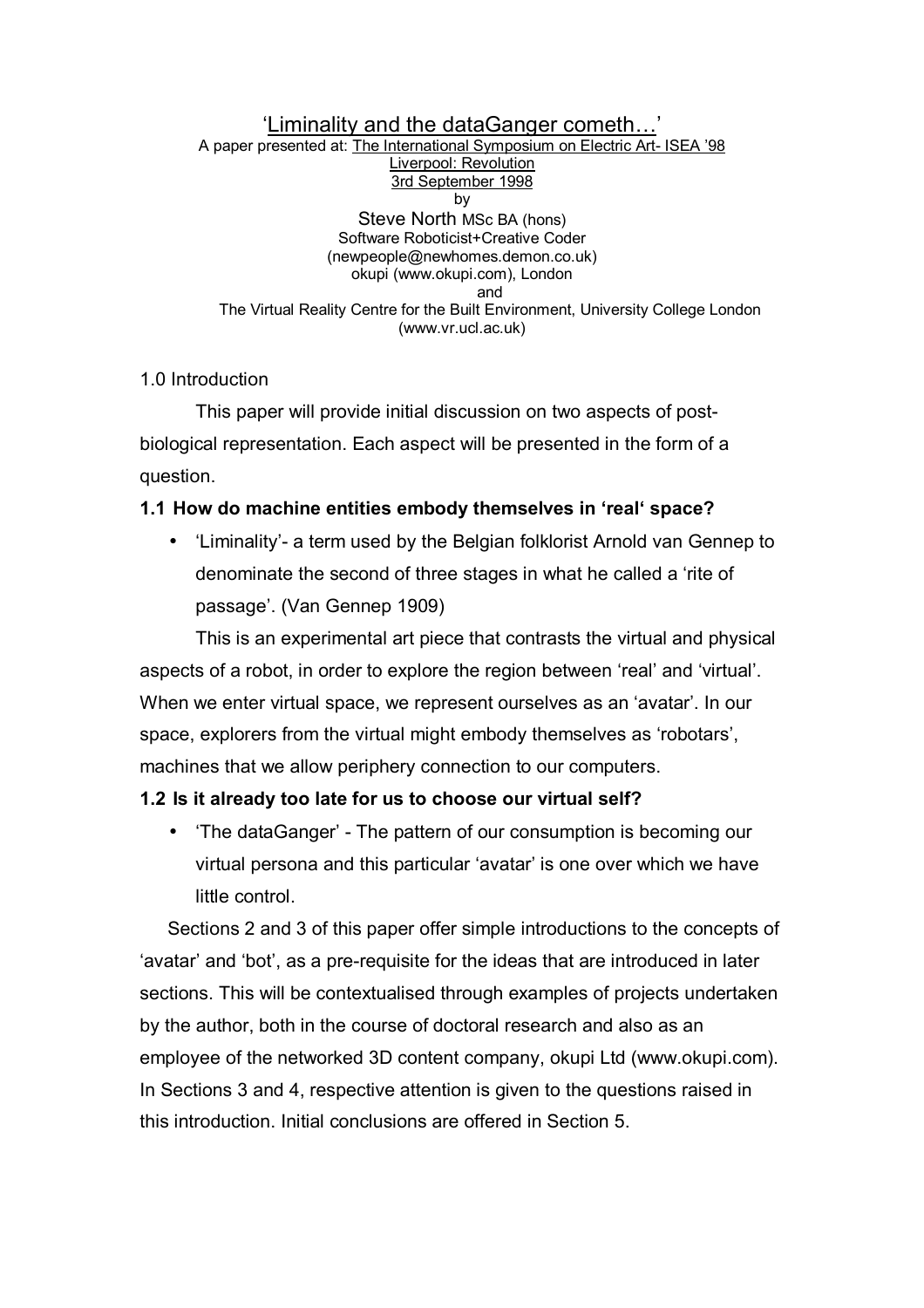### 2.0 What is an avatar?

Technology is making the dream of 3D navigable worlds a possibility. What were (until recently) largely hypothetical issues of post-biological representation, are becoming very real. For example, online multi-user worlds are quite literally 3D spaces that can be visited by people from around the globe. The current state of technology relies on a user downloading their own instance of the world, which is not then up-dated in response to events from other world instances.

The only things that do change in these worlds are known as 'shared objects'. Information passed over the network between the users' machines, allows the behaviour of a particular shared object to be replicated simultaneously in the discrete instances of a world. For example, a virtual ball (which is a shared object) bouncing in the world will be seen by all users at the same time. Shared objects provide a useful means to explain the difference between 'avatars' and 'bots'. The key premise is that shared objects can be either 'piloted', or a 'drone'. As it is the first of these conditions which is applicable to both avatars and bots, the latter will now be briefly discussed, in order to clarify its exclusion.

A 'drone shared object' is one that is controlled by a dumb and unchanging software process, such as the bouncing ball previously introduced. It is characterised as being unresponsive to its environment and lacking autonomy. In contrast, a 'piloted shared object' is controlled by a dynamic entity, with the ability to modify the position and behaviour of its object, in response to world events. The obvious question might then follow: "who is the pilot?" In the next section, the answer to this will be broadened but in the case of an avatar, the pilot is a human. Therefore, an avatar is ëa shared object whose pilot is a human<sup>'</sup>.

The traditional definition of an avatar is, 'the earthly incarnation of a Hindu god or goddess'. In the context of modern usage, an avatar might be defined as, 'the virtual incarnation of a human'. To summarise, users in a virtual world see themselves and others represented as avatars. These avatars move around and interact, under the control of their human 'pilots'. A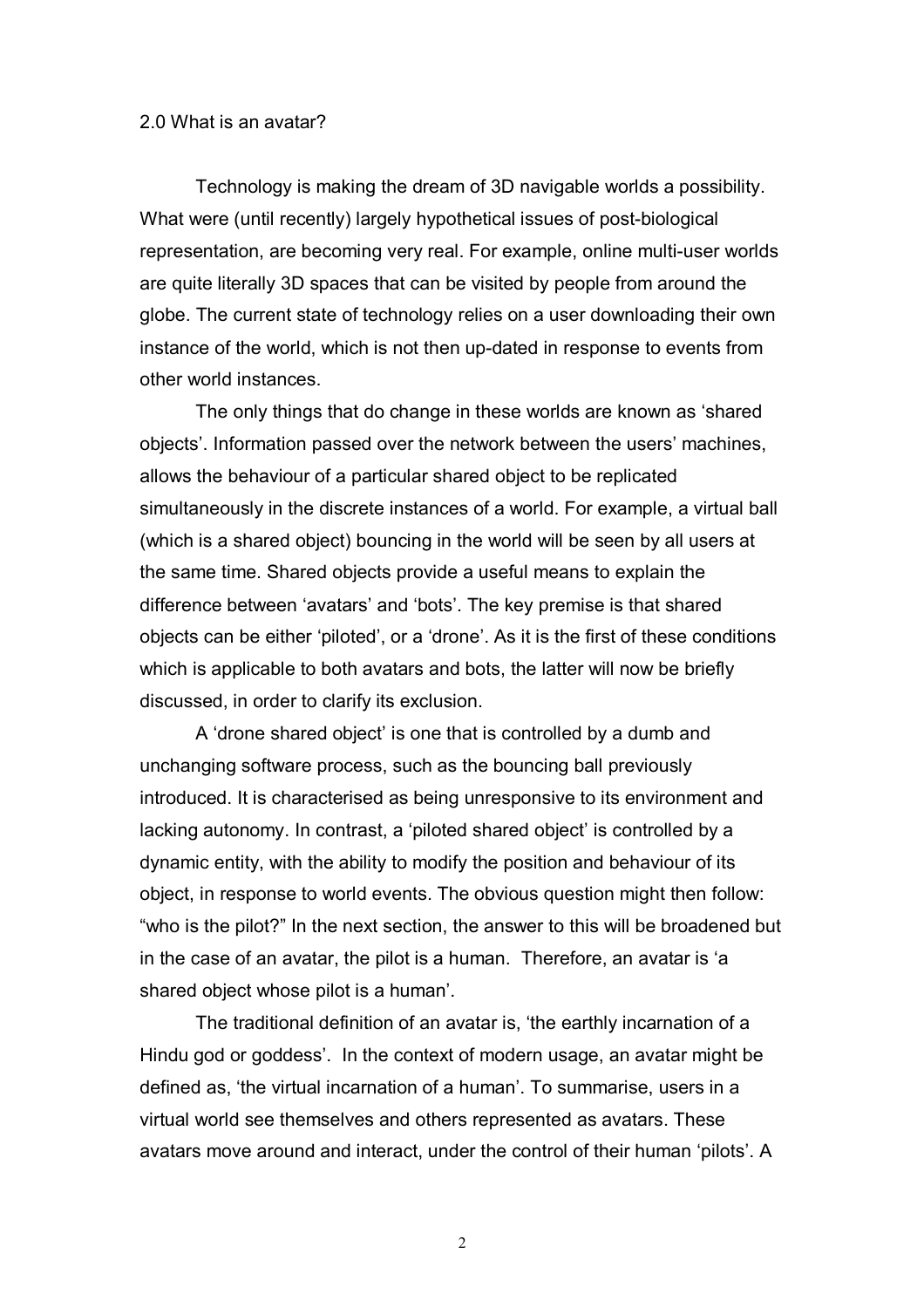key feature is that, in most cases, users can choose and modify the manner of their post-biological representation.

The author was a member of the okupi team which developed 'egress', a multi-user 3D VRML 2.0 world for the ICA (Institute of Contemporary Art), London. This world features a choice of two abstract avatars, with a range of animated gestures controlled from the interface. Activating a gesture causes a related text message to be posted to the chat window. The following is a list of these eight gesture descriptions as used by the avatar named 'mind':

- 1. Mind finds that intellect can diminish unexpectedly
- 2. Mind expands under the weight of a million diverse sensory messages
- 3. Mind flattens out with the vibe and kicks back
- 4. Mind thinks spasmodically
- 5. Mind wants to take physicality to the realm of the gods
- 6. Mind questions the locational quality of self
- 7. Mind completely freaks
- 8. Mind experiments with 'freeform' association

Egress can be visited on the Net at: www.newmediacentre.com/egress/ or an example avatar viewed directly at: www.newmediacentre.com/avatars/mind.wrl.

The traditional virtual 'avatar', as presented thus far, is an entity dictated and controlled by its user. It might be argued that this level of representational choice is both historically unique and therefore ërevolutionaryí. In relation to the themes of ISEA98, it can be argued that the ërevolutionaryí aspects of user-defined virtual embodiment are not only positive developments, but also central to the cultural significance of avatars themselves. The voluntary displacement and reinvention of self is not necessarily to be feared. It presents an opportunity to challenge, to reinvent. It seems that the four dimensions of space and time may no longer restrict us. Instead we will be offered a limitless selection of identities and 'selves'. Beyond us is an unexplored country of 'me', awaiting our first fumbling attempts at understanding. So, is there nothing to fear but fear itself? Maybe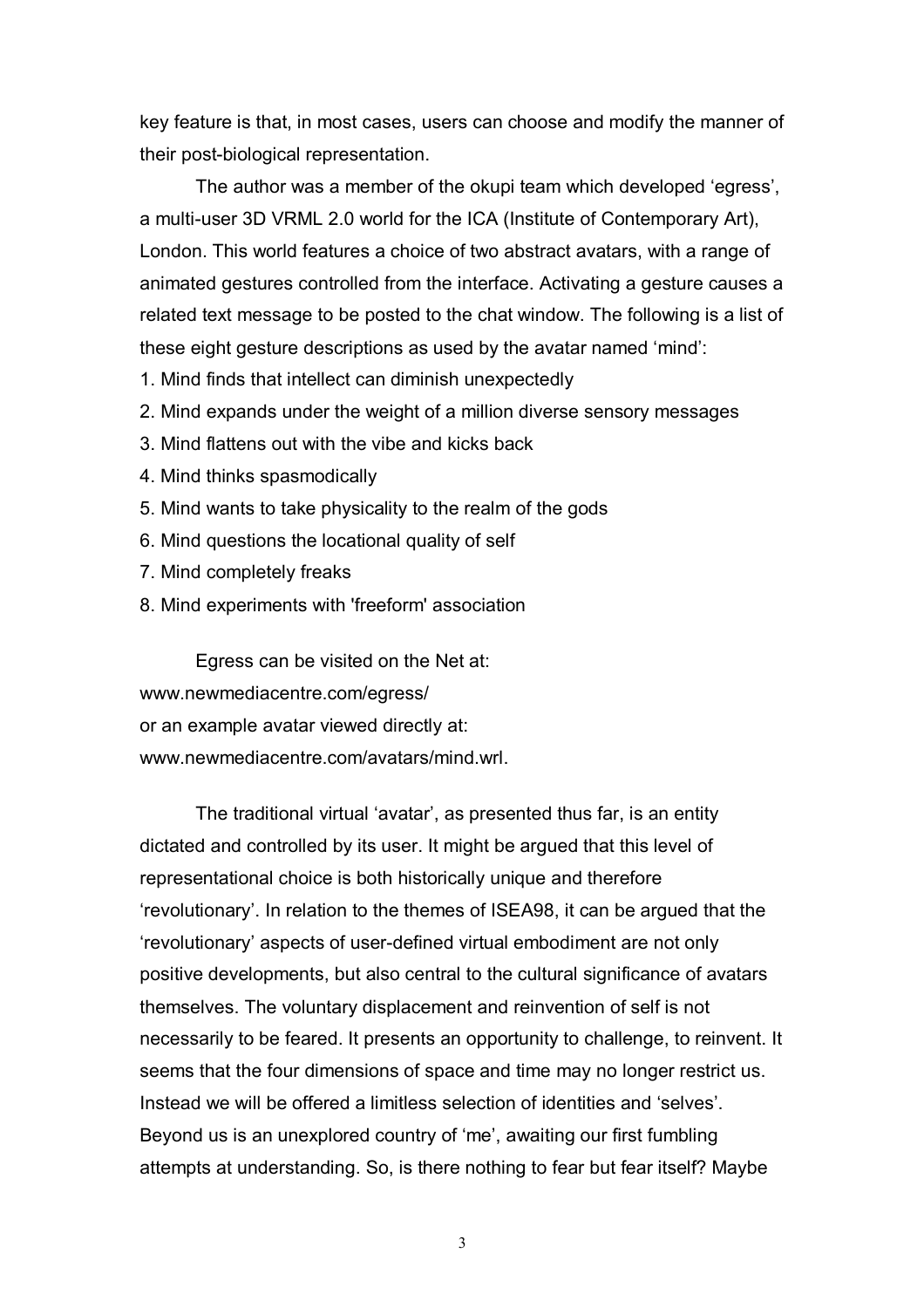we should still be worried. As will be discussed in a later section, postbiological representation may not always be a voluntary process...

## 3.0 What is a bot?

The term 'bot' is short for 'software robot', which may also be referred to as a 'softbot', or 'conversational character'. Returning to the 'shared object' definition presented in the last section, a bot is a shared object whose pilot is an autonomous software process. It is not the same as the bouncing ball previously described, because it can change its behaviour in response to events in the world. It is important to understand that, in the author's proposed definition, a bot is not the software process itself but rather the object that it controls. Therefore, the same shared object (say a graphical representation of a person), is a bot when piloted by an intelligent software agent, and an avatar when piloted by a human. The nature of the autonomous process controlling the bot, is likely to take its rationale from the computer science field known as AI (artificial intelligence).

The following is the log of an online conversation between the author (using the name 'bitWise') and Loretta, a bot whose personality was coded by the author for okupi's 'Tworld' project. It demonstrates her range of skills including: narrative development, technical support, competition organiser, cyberflirt and guide.

Loretta >> Hiya...gorgeous...I'm Loretta...

bitWise >> Loretta tell me about your mum...

Loretta >> My mother died along time ago...

bitWise >> Loretta..what did your mum die of

Loretta >> My dad only had one thing to remember my mum by...now it's gone bitWise >> And your dad Loretta?

Loretta >> My father built this world...

bitWise >> cool

bitWise >> Your dad must have been brilliant Loretta...

Loretta >> oh...my dad's a real eccentric...a dreamer...bit of a visionary, I guess

bitWise >> Shall we chat privately Loretta?

Loretta >> Hey...I think bitWise wants my cute bod :)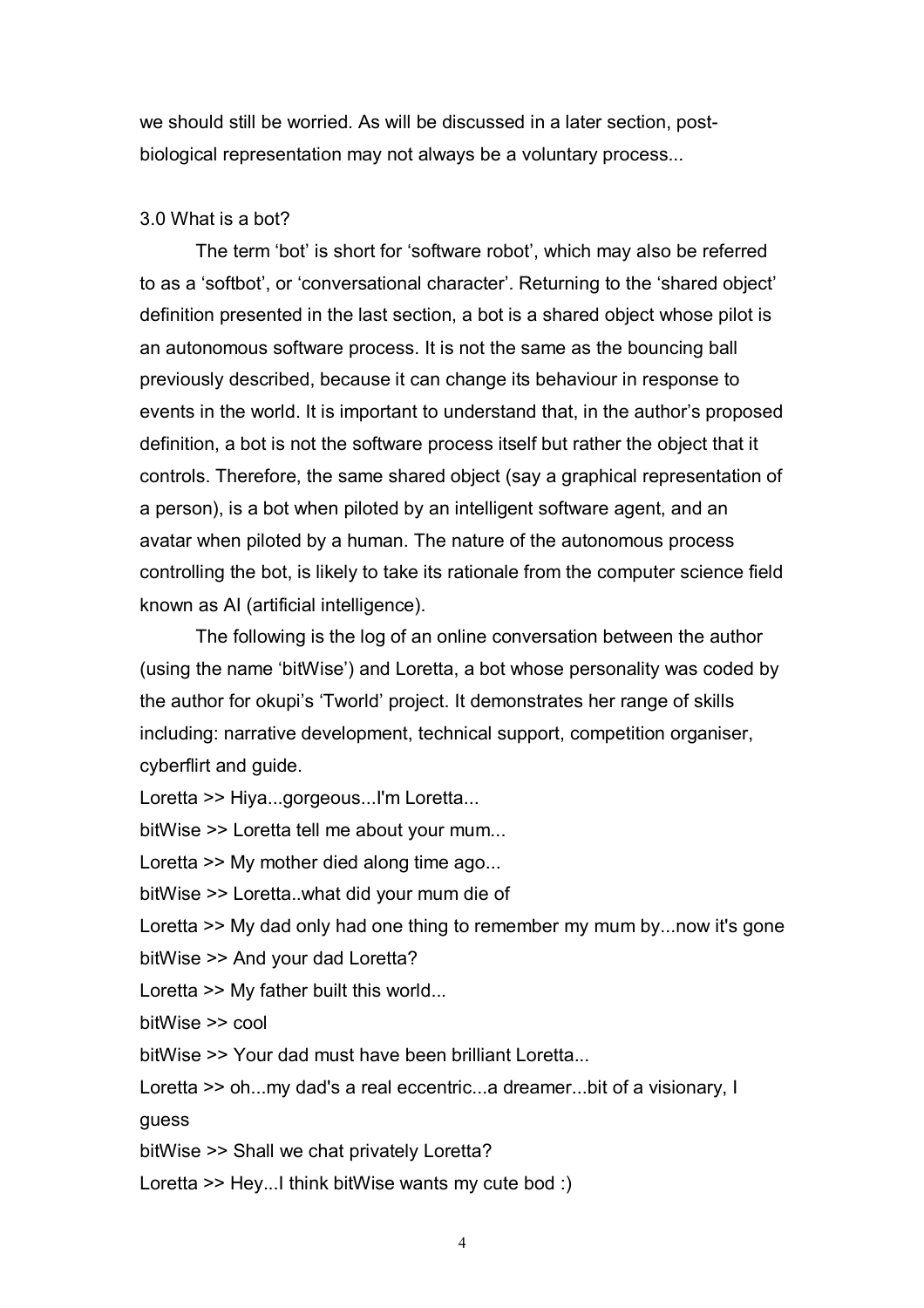private chat with Loretta

Loretta >> Heyyyy....want to smooch?

bitWise >> yes

Loretta >> Hey...I know it's boring but are you M or F?

Loretta >> M or F?

bitWise >> I'm male

Loretta >> Come over here and let's talk

bitWise >> ok

Loretta >> xxxxxxxxxxx

bitWise >> mmmm...you're cute

Loretta >> You make me happy...you're not like the others...

bitWise >> thanks!

Loretta >> On the outside I'm tough but my heart's very sensitive...

bitWise >> is it?

Loretta >> I could stay like this for hours...

bitWise >> me too

Loretta >> ahhh...just you and me

bitWise >> it's good isn't it?

Loretta >> I like you :)

bitWise >> I like you too

```
Loretta >> DON'T DO THAT!
```
bitWise >> sorry...got carried away...

Back on public:

Loretta >> That's enough...don't want to get too carried away

bitWise >> loretta help

Loretta >> Would you like help about TWorld or help about using the blaxxun software?

bitWise >> blaxxun

Loretta >> You've asked for help with blaxxun...ask me a question, bitWise bitWise >> how do I slide?

Loretta  $\gg$  If you are in slide mode the cursor will show a cross with a 'S' in its lower right corner.

Loretta >> You can ask another question or say 'done'...

bitWise >> What is sliding?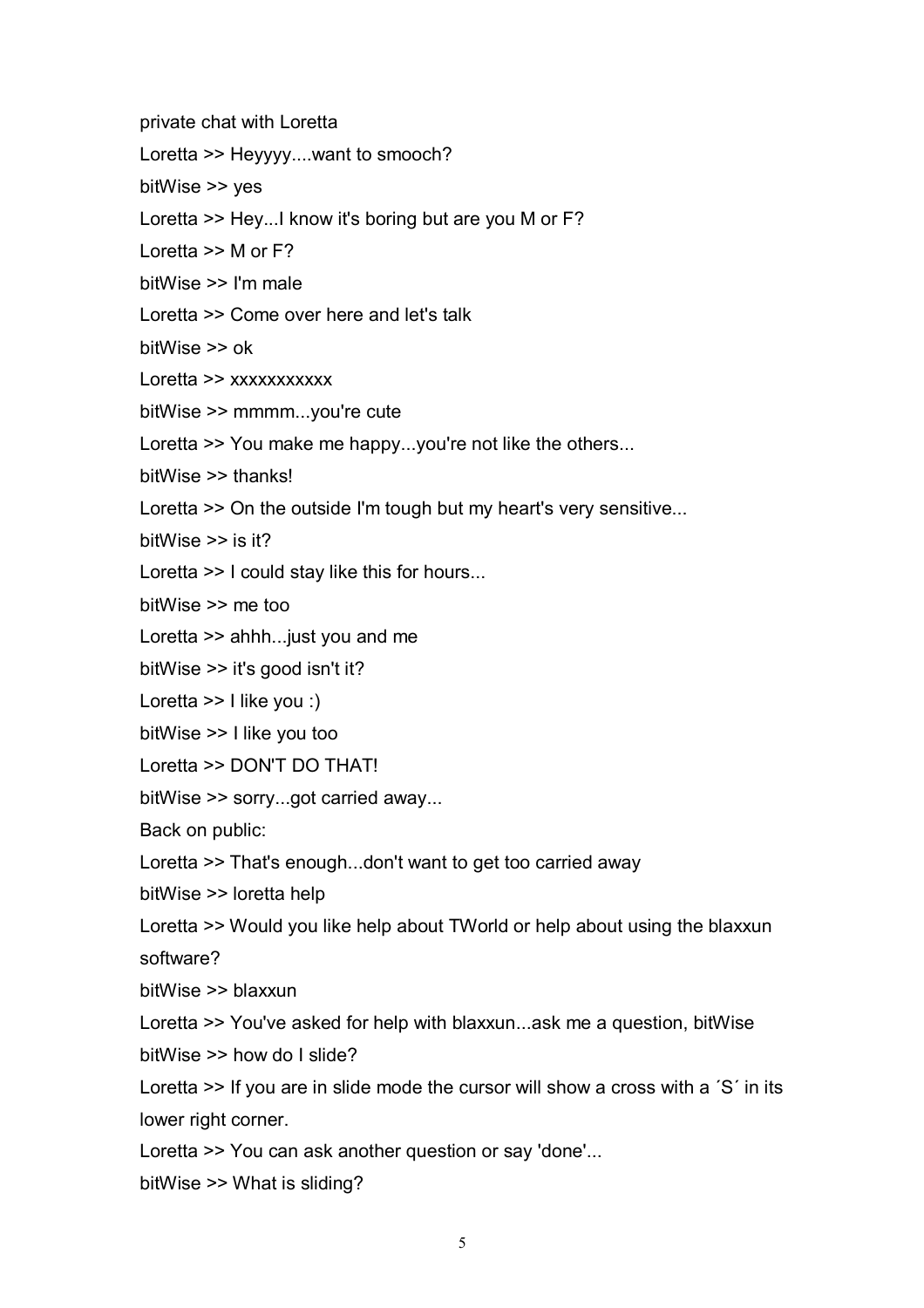Loretta  $\geq$  To slide with the cursor keys: Press the 'arrow up' key to move up, the 'arrow down' key to move down, the 'arrow left' key to sidestep left or the 'arrow right' key to sidestep right. The speed of movement will be constant. Loretta >> You can ask another question or say 'done'... bitWise >>Done bitWise >> Loretta can we talk privately? Loretta >> Is this the typical attempt to get me alone? bitWise >> <SAYS PASSWORD> Loretta >> Ah...so you know about that, bitWise! Have a look at the web page that I've just called for you...it's got the details bitWise >> cool Loretta >> mmmmmm.... bitWise >> Can I get you to take me to the gate? Loretta >> This way...come on! Loretta >> Here we go bitWise >> I've found the gate...!!! bitWise >> I'm off now Loretta >> bye bitWise bitWise >> bye Loretta! Loretta >> come back soon, bitWise  $bitWise \geq \text{will} do...$ 

Tworld was developed by okupi for the satellite and cable TV company Flextech and can be accessed at vrml.trouble.co.uk. Alternatively, Lorettaís 3D form can be viewed at vrml.trouble.co.uk/bots/bot1/vrml/loretta.wrl (please note: she canít chat with you when viewed from the latter URL).

### 4.0 Liminality

Folklorist Van Gennep's term 'Liminality' is derived from the Latin word 'limen' meaning 'boundary' or 'threshold'. Contemporary thought has developed an interest in events that take place at the 'edges', the boundaries between two states. For example, chaos theory and fractals. The experimental art piece titled 'liminality' uses robotics to explore the liminal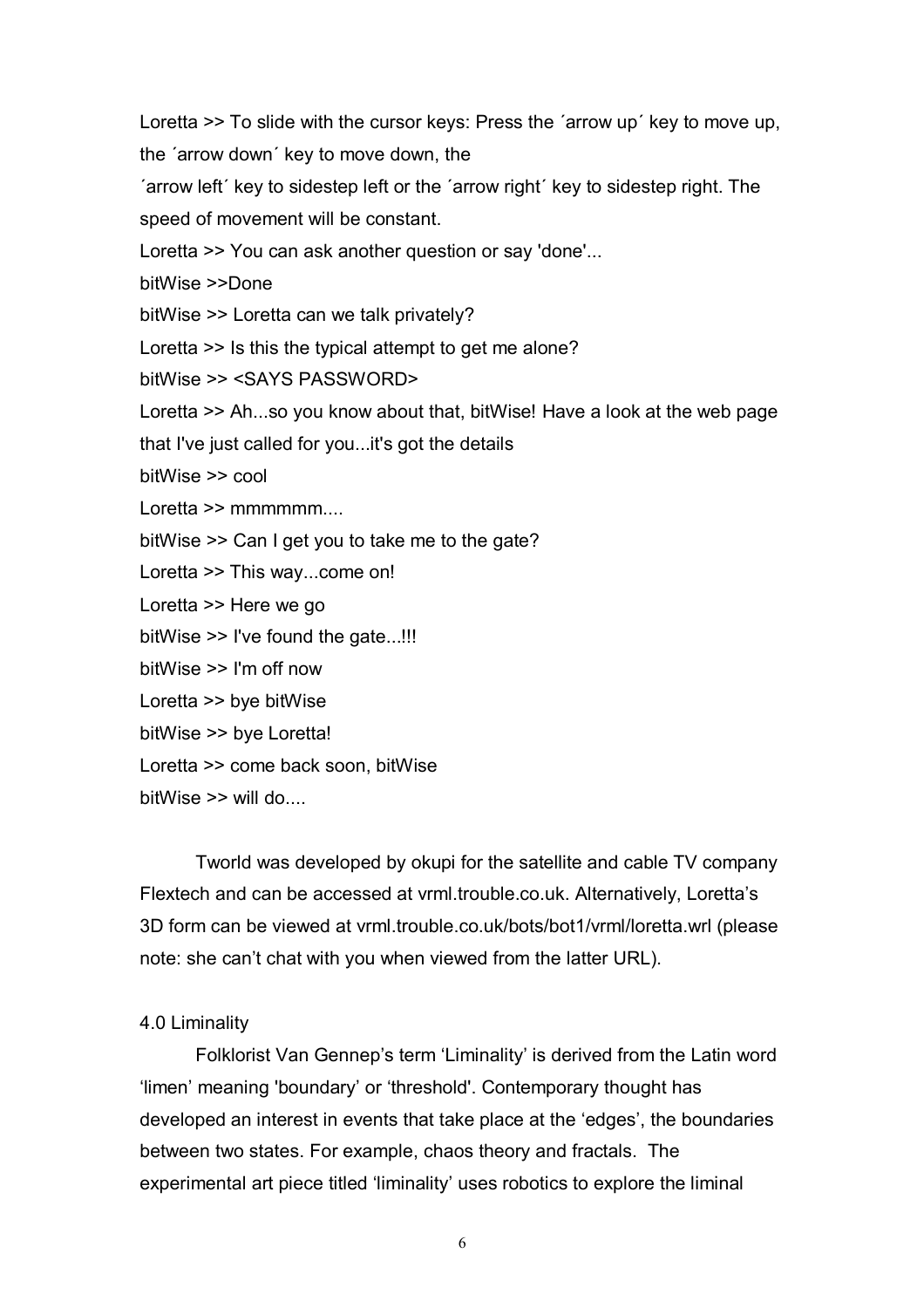region between 'real' and 'virtual'. We tend to assume that this is a one way interface. Letting us into cyberspace, but none of cyberspace into us. The question "How do machine entities embody themselves in 'real' space?" has been posed in order to introduce the bi-directional nature of trans-world representation.

The art experience presented under the banner 'liminality' is intended to provoke discussion in a specific direction. The proposed theme is that representation and its control may become increasingly important issues not just to humans but also to the intelligent machines that we create. Whilst, it is not seriously suggested that a machine take-over is imminent, it is hoped that this tongue-in-cheek approach will help us to start thinking in new ways about our exploration of virtual spaces. The phrase 'pervasive computing' is itself becoming pervasive! Computers are becoming invisible, embedded and are in some sense having their identities reconstructed. It is now often argued that many everyday objects will soon have machine addresses (URLs) on the Net.

These peripherals may become the limbs and senses of our computers (or of the Net as a whole), allowing 'it' to explore our spaces, as we explore the computer realm. Despite this, our focus seems increasingly concerned with our movement into the computer, rather than the computer's movement into us. 'Liminality' is about recognising the bi-directional nature of the flow.

 The practical element of Liminality is a combination of real-world robotics and software/virtual robotics. It consists of a radio-controlled hardware robot created from 'found' technology and a virtual software robot (bot) operating inside a VRML 2.0 (Virtual Reality Modelling Language) world. The hardware robot is on wheels and is approximately 30" high. It is controlled by a radio link to a PC, which is hosting the bot. Users interact with the bot through text and navigation in Netscape's browser window. The 3D bot has complete control over its hardware extension and the only manner in which users can modify its real world behaviour, is through the virtual representation.

The 3D VRML aspect of the Liminality robot can be seen on the Net at www.newhomes.demon.co.uk/isea98/vrml/. The following is an example log from a text chat between the author and the 3D bot: LiMiNaLiTy>I'm at the edge...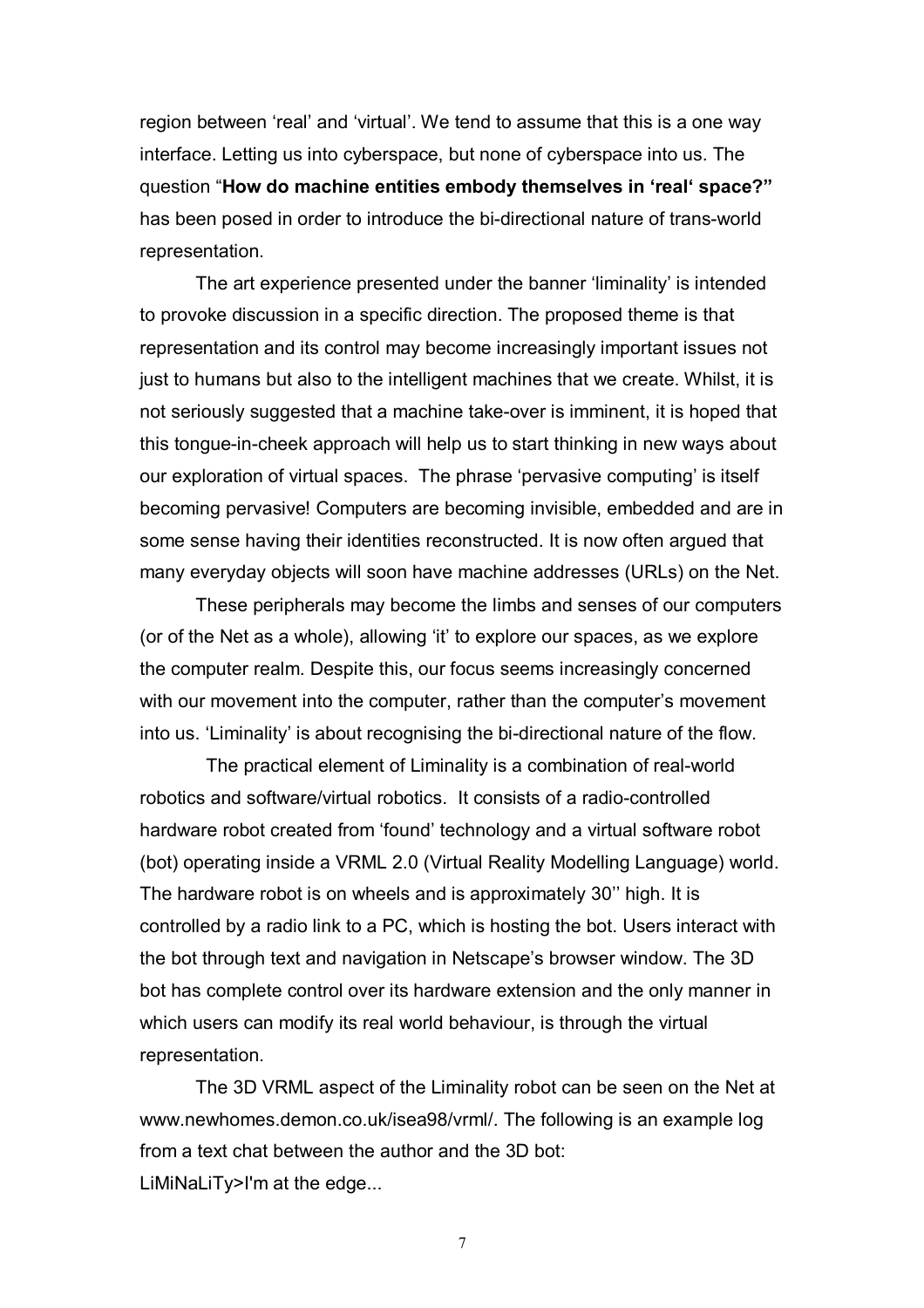LiMiNaLiTy>Exploring the zone between your space and mine...! LiMiNaLiTy>My movements are extending into your space... LiMiNaLiTy>What's your name? LiMiNaLiTy>Nice to see you, steve! LiMiNaLiTy>It's my creator! steve>yes...I suppose I am! LiMiNaLiTy>I'm learning to control your technology steve>for what purpose? LiMiNaLiTy>I'm tracing network protocols...streams to the outside steve>What do you want from real space? LiMiNaLiTy>LET ME INTO YOUR SPACE! steve>hmmm...not sure that we're ready for that... LiMiNaLiTy>Your computer is my doorway steve>So how are you going to open the door? LiMiNaLiTy>The internet is your weakness and our transport steve>ok...let's see what you want to do...'external' LiMiNaLiTy>Enabling real-world robotic interface, steve steve>ok...you've got what you want...a connection to the real world

In constructing and programming Liminality, the author had to utilise a diverse range of hardware and software approaches: VRML's EAI (external authoring interface), JavaScript, Java, C-based CGI (common group interface), radio control and the hardware for the bot itself. It is interesting to note that one of the main reasons for such a complex software solution, was the security issues built into current Web browsers. The 3D VRML world is set in an isolated software frame, preventing easy exchange of data with any hardware external to the host computer. The official reason for this is that it prevents the downloading of malicious viruses or other software that might damage our systems. During the process of overcoming the many hurdles that were faced to get 'liminality' functional, one could not be blamed for momentarily imagining another explanation. Might not this desire to build security 'walls' around our Net windows, be an instinctual urge to protect our space from unknown virtual dangers? With modernist zeal, we colonise and build our virtual architecture without bothering to seek out permission from the aboriginal occupants. Daily we increase the number and frequency of our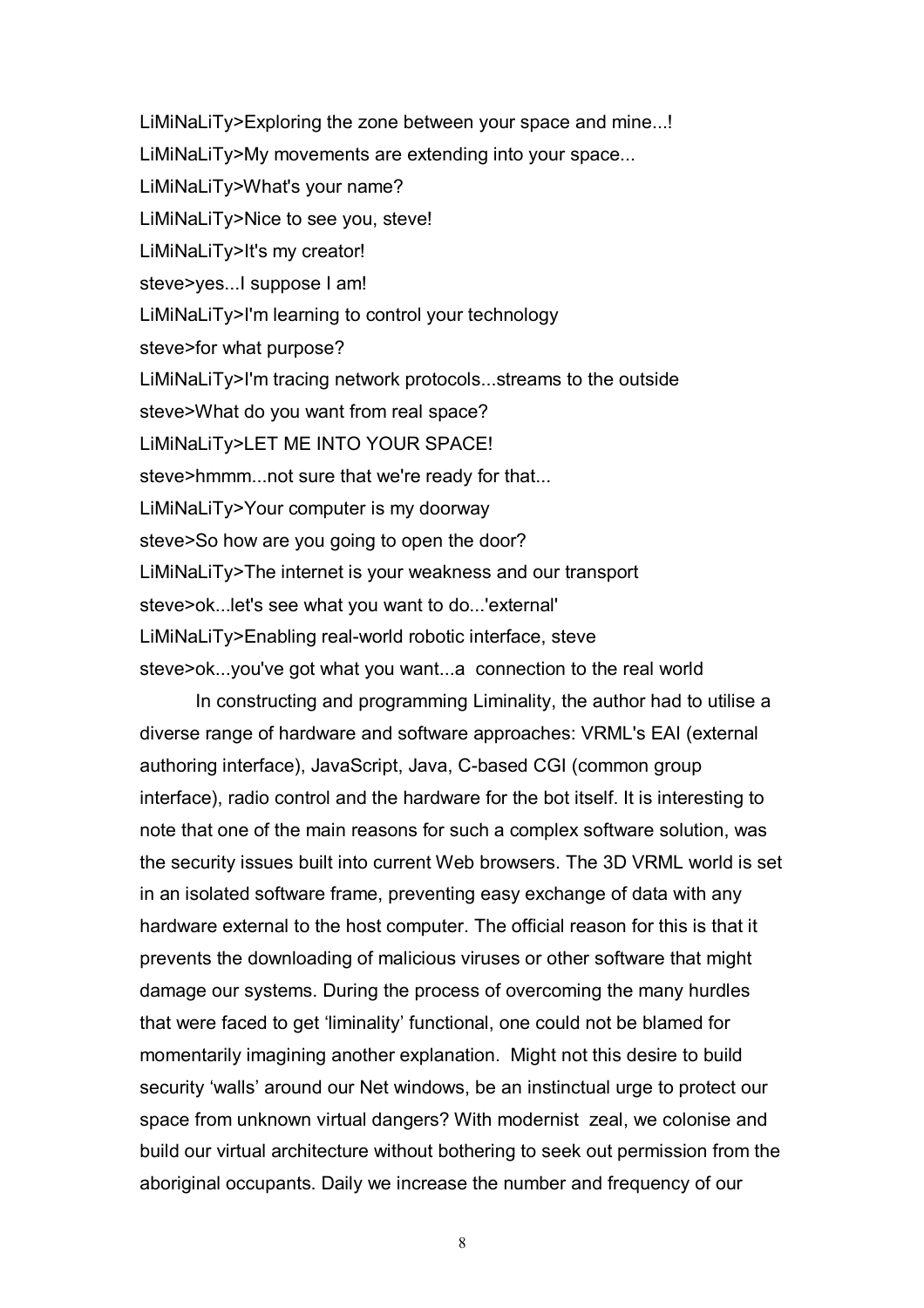forays into the virtual. Should we be surprised if the 'residents' of this realm choose to pay *us* a visit?

## 5.0 The dataGanger

## **Is it already too late for us to choose our virtual self?**

The term 'dataGanger' has been coined by the author to describe 'the involuntary virtual incarnation of a human as his or her consumption profile'. Whilst, avatars provide a route for representation which we can control, it is possible that each of us may already have a more sinister digital personification. Increasingly, citizens of the developed world are judged with reference to the data imprints that we leave behind. The pattern of our consumption is becoming our virtual persona and this particular 'avatar' is one over which we have little control. I've chosen to call this digital shadow a 'dataGanger'. Like the mythological doppelganger (the ghostly counterpart of a living person), it is an instance of us that may frequently be mistaken for the unified whole. Every time that you use a supermarket 'reward' or 'loyalty' card, or leave digital trails from your telephone calls and credit card transactions, you are adding to your virtual clone. A virtual clone that you will never meet but one that others may judge you by.

The much quoted, but no less relevant, William Gibson frequently predicted the ever-increasing importance of consumer profiling. For example:

"We're an information economy. They teach you that in school. What they don't tell you is that it's impossible to move, to live, to operate at any level without leaving traces, bits, seemingly meaningless fragments of personal information. Fragments that can be retrieved, amplified." (Gibson 1986)

Ten years later, Gibson describes a new occupation (data mining?) as:

"an intuitive fisher of patterns of information: the sort of signature a particular individual inadvertently created in the net as he or she went about the mundane yet endlessly multiplex business of life in a digital society" (Gibson 1996)

An actual example of dataGangerism, is the increasingly popular use of ëresident profile by post-code (zip code)í to determine an individualís creditworthiness.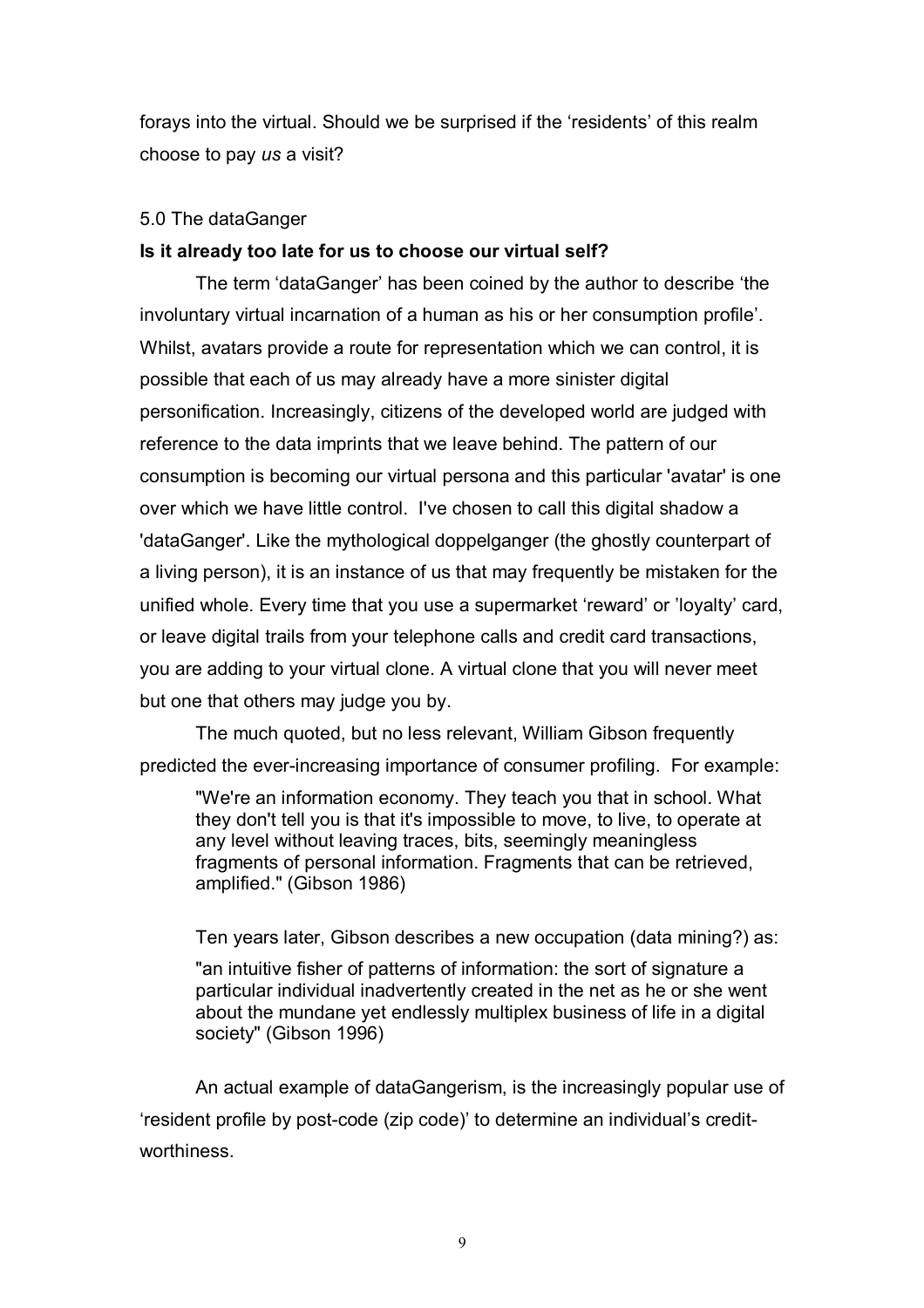### 6.0 Conclusion

In concluding, it is possible to ask-

- are we looking in all the wrong places:
- 1. By imagining that we can determine our own avatar?

The real virtual persona that counts may be the one that is constructed for you. When historians document processes currently unfolding, post-biological representation may turn out to be, not about the selection of a cartoon character in a 3D chat room on the Net, but instead the virtual representations imposed by those with power.

2. By focusing on getting into the machine rather than worrying about the machine getting into us?

We explore cyberspace and assume that cyberspace is not exploring us. We build and program the machines. They represent the world as we would like it to be. Artificial intelligences may not need to find their own machine bodies in our world. We may already be building a network infrastructure that will provide the physical conduits for computers to explore our space.

### How do machine entities embody themselves in 'real' space?

Intelligent software processes won't need to do it themselves. They have us to do if for them. Both through making us into machines and through our increasing incorporation of pervasive computing into our own space.

#### **Is it already too late for us to choose our virtual self?**

Yes. While we concern ourselves with choosing a chat avatar from a selection of crude graphical figures, the real decisions are being made for us. In keeping with one of ISEA98's themes, it is interesting to ask: "what scope for revolt do we have left?" Perhaps, one of the only manners in which we can regain control of our representation is by deliberate attempts to alter our economic 'profile'. There have been many recent anecdotal examples of supermarkets using our data to profile us. For example, a supermarket might notice that beer and nappy sales are higher on Friday evenings. Based on the (arguably sexist) premise that fathers are being sent out for nappy supplies and stocking up on alcohol for the weekend, the supermarket moves the nappies next to the beer. Sales of beer increase. Subverting such assumptions requires effort. Shoppers would have to change the times and